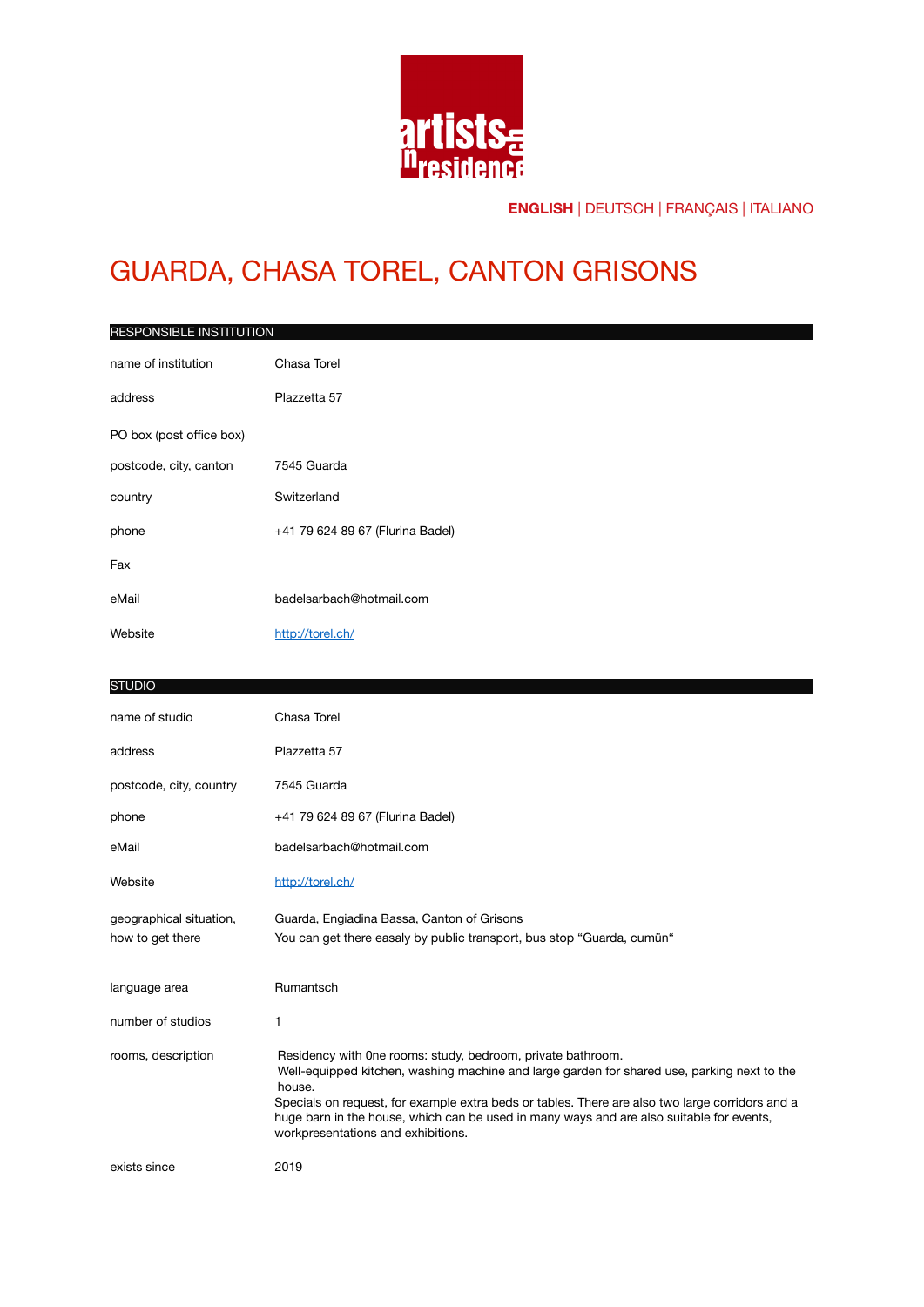| remarks                        | The Chasa Torel in the small sunny mountain village of Guarda offers a familiar but concentrated<br>atmosphere for creative retreat. |
|--------------------------------|--------------------------------------------------------------------------------------------------------------------------------------|
| <b>CONTACT</b>                 |                                                                                                                                      |
| Name                           | Flurina Badel and Jérémie Sarbach                                                                                                    |
| phone                          | +41 79 624 89 67                                                                                                                     |
| eMail                          | badelsarbach@hotmail.com                                                                                                             |
|                                |                                                                                                                                      |
| <b>COSTS, ADDITIONAL GRANT</b> |                                                                                                                                      |

| costs for residents | 450.- the week, 1'000.- the month (for 1 person). Price reduction for longer stays possible<br>by arrangement (e.g. for doctoral students and postdocs or for members of the AdS). |
|---------------------|------------------------------------------------------------------------------------------------------------------------------------------------------------------------------------|
| additional grant    | Not yet but we are working on it. Additional grant to your own requests.                                                                                                           |
| amount              |                                                                                                                                                                                    |
| financed by         |                                                                                                                                                                                    |

ALLOCATION OF THE STUDIO, CONDITIONS

| allocation by    | jury of Chasa Torel -<br>cy, examples of completed works of actual dates, a project outline for the stay and a<br>letter of motivation |
|------------------|----------------------------------------------------------------------------------------------------------------------------------------|
| applicants       | thinkers of any kind, writers, artists who need time and space to pursue a project                                                     |
| art disciplines  | no restictions                                                                                                                         |
| age              | no restrictions                                                                                                                        |
| duration of stay | 1 week to 6 months max.                                                                                                                |
|                  |                                                                                                                                        |

### COSTS, HOW THE STUDIO IS FINANCED

rent, extra charges

financed by agreement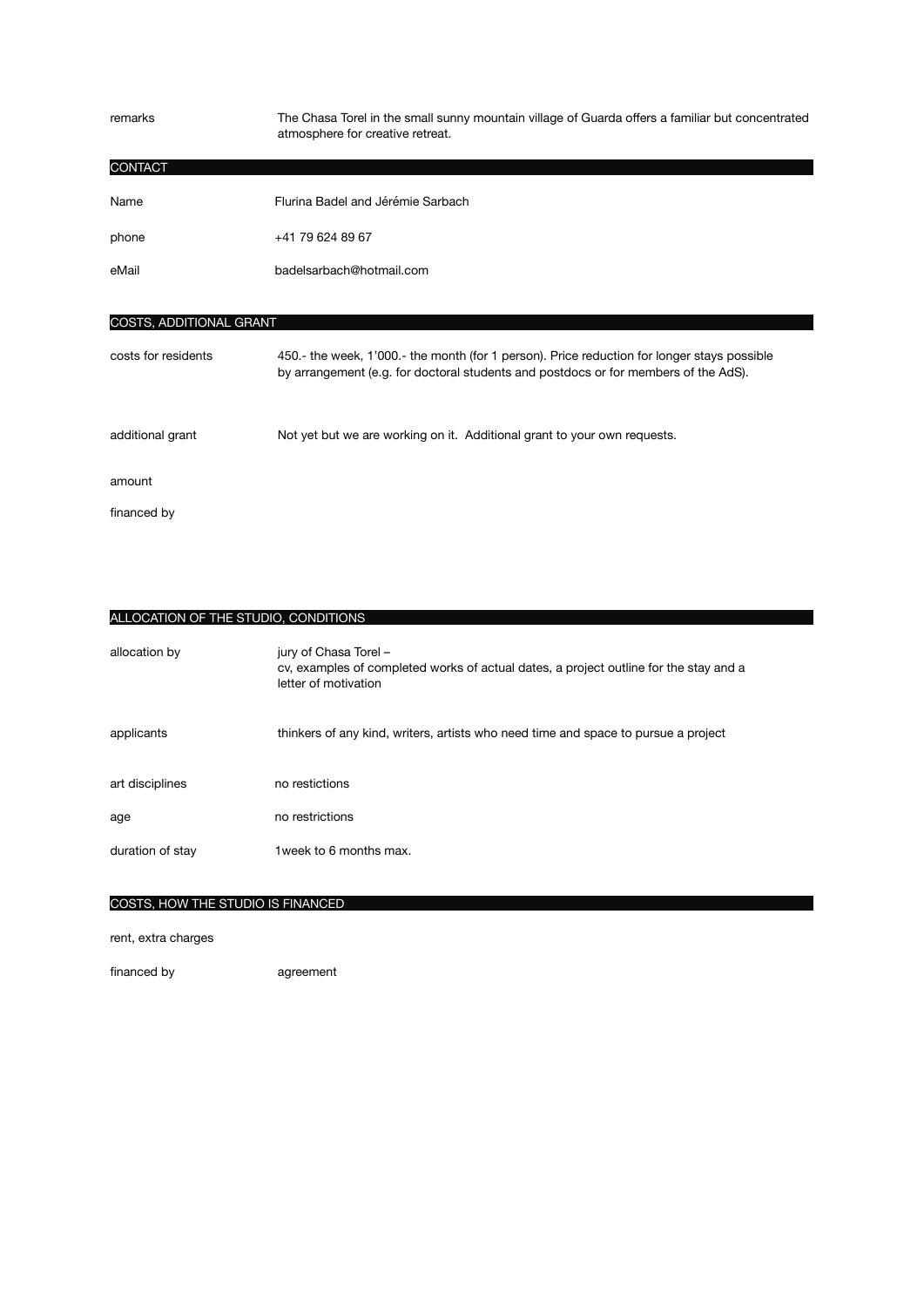

# GUARDA, CHASA TOREL, CANTON GRISONS

| RESPONSIBLE INSTITUTION                     |                                                                                                                                                                                                                                                            |
|---------------------------------------------|------------------------------------------------------------------------------------------------------------------------------------------------------------------------------------------------------------------------------------------------------------|
| name of institution                         | Chasa Torel                                                                                                                                                                                                                                                |
| address                                     | Plazzetta 57                                                                                                                                                                                                                                               |
| PO box (post office box)                    |                                                                                                                                                                                                                                                            |
| postcode, city, canton                      | 7545 Guarda                                                                                                                                                                                                                                                |
| country                                     | Switzerland                                                                                                                                                                                                                                                |
| phone                                       | +41 79 624 89 67 (Flurina Badel)                                                                                                                                                                                                                           |
| Fax                                         |                                                                                                                                                                                                                                                            |
| eMail                                       | badelsarbach@hotmail.com                                                                                                                                                                                                                                   |
| Website                                     | http://torel.ch/                                                                                                                                                                                                                                           |
|                                             |                                                                                                                                                                                                                                                            |
| <b>STUDIO</b>                               |                                                                                                                                                                                                                                                            |
| name of studio                              | Chasa Torel                                                                                                                                                                                                                                                |
| address                                     | Plazzetta 57                                                                                                                                                                                                                                               |
| postcode, city, country                     | 7545 Guarda                                                                                                                                                                                                                                                |
| phone                                       | +41 79 624 89 67 (Flurina Badel)                                                                                                                                                                                                                           |
| eMail                                       | badelsarbach@hotmail.com                                                                                                                                                                                                                                   |
| Website                                     | http://torel.ch/                                                                                                                                                                                                                                           |
| geographical situation,<br>how to get there | Guarda, Unterengadin, Kanton Graubünden<br>Einfach mit dem öffentlichen Verkehr erreichbar, Bus Haltestelle "Guarda, cumün"                                                                                                                                |
| language area                               | Romanisch                                                                                                                                                                                                                                                  |
| number of studios                           | 1.                                                                                                                                                                                                                                                         |
| rooms, description                          | Residenz mit 1 Raum: Atelier, Schlafzimmer, Bad                                                                                                                                                                                                            |
|                                             | Gut ausgestattete Küche, Waschmaschine und großer Garten zur Mitbenutzung,<br>Parkplatz neben dem Haus.                                                                                                                                                    |
|                                             | Spezielles auf Anfrage, z.B. zusätzliche Betten oder Tische. Außerdem gibt es zwei große<br>Korridore und eine riesige Scheune im Haus, die für vieles nutzbar sind, sie eignen sich auch für<br>Veranstaltungen, Arbeitspräsentationen und Ausstellungen. |
| exists since                                | 2019                                                                                                                                                                                                                                                       |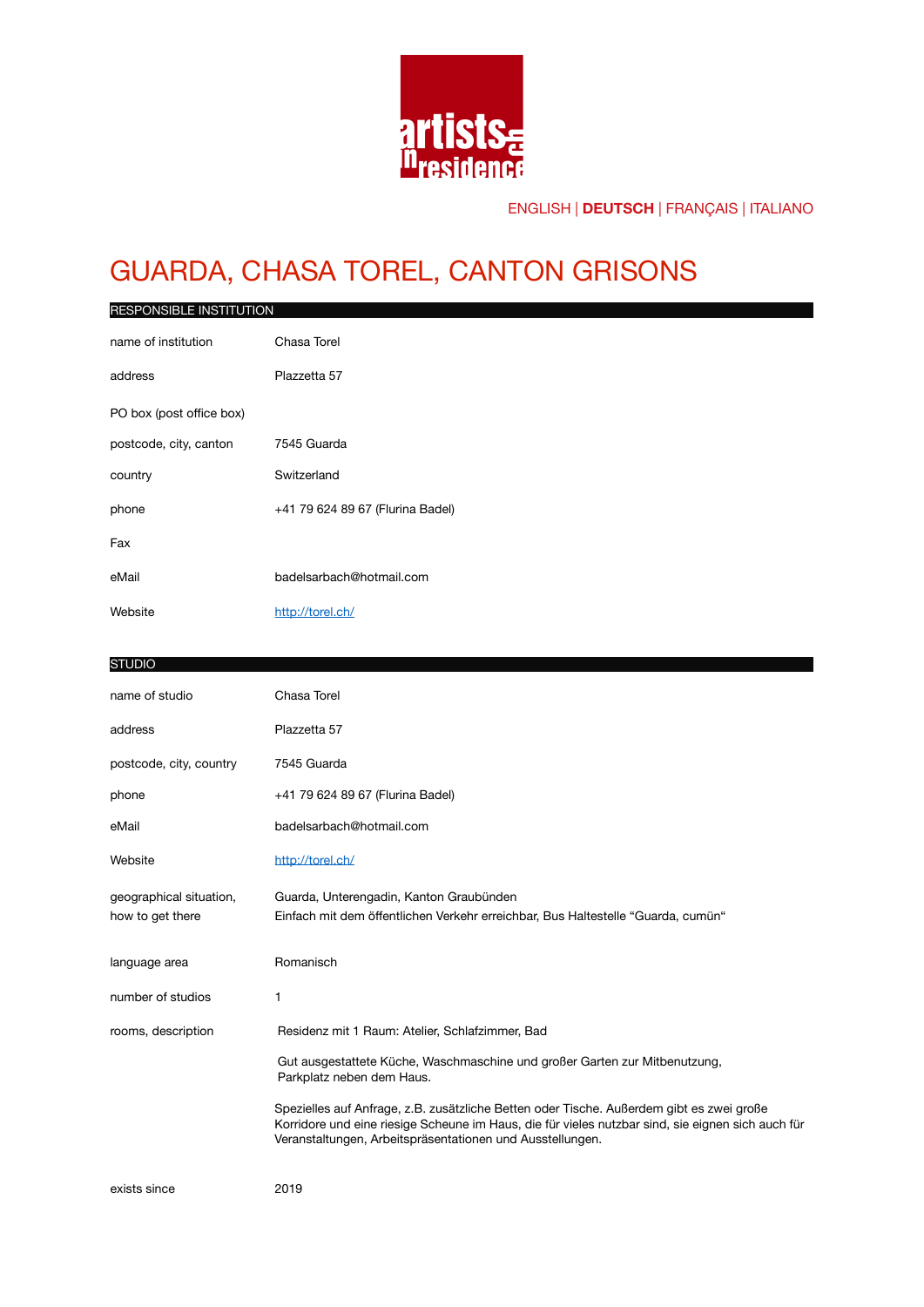remarks Die Chasa Torel im kleinen sonnigen Bergdorf Guarda bietet eine vertraute aber konzentrierte Atmosphäre für kreative Aufenthalte.

| <b>CONTACT</b>          |                                                                                                                                                                                      |  |
|-------------------------|--------------------------------------------------------------------------------------------------------------------------------------------------------------------------------------|--|
| Name                    | Flurina Badel and Jérémie Sarbach                                                                                                                                                    |  |
| phone                   | +41 79 624 89 67                                                                                                                                                                     |  |
| eMail                   | badelsarbach@hotmail.com                                                                                                                                                             |  |
|                         |                                                                                                                                                                                      |  |
| COSTS, ADDITIONAL GRANT |                                                                                                                                                                                      |  |
| costs for residents     | 450.- pro Woche, 1'000.- pro Monat (für 1 Person). Preisnachlass für längere Aufenthalte<br>nach Absprache möglich (z. B. für Doktoranden und Postdocs oder für Mitglieder der AdS). |  |
|                         | Wir beherbergen Künstlerlnnen mit weniger finanziellen Mitteln wann immer wir können                                                                                                 |  |
|                         |                                                                                                                                                                                      |  |
| additional grant        | Noch nicht erhältlich, wir arbeiten daran. Zusätzliche Stipendien auf eigene Initiative.                                                                                             |  |
| amount                  |                                                                                                                                                                                      |  |
| financed by             |                                                                                                                                                                                      |  |
|                         |                                                                                                                                                                                      |  |
|                         | ALLOCATION OF THE STUDIO, CONDITIONS                                                                                                                                                 |  |
| allocation by           | Jury der Chasa Torel - Lebenslauf, Beispiele von realisierten, aktuellen Arbeiten, eine Projektskizze für den<br>Aufenthalt und ein Motivationsschreiben                             |  |
| applicants              | Denkerlnnen jeglicher Art, Schriftstellerlnnen, Künstlerlnnen, die Zeit und Raum brauchen, um ein Projekt<br>zu verfolgen                                                            |  |
| art disciplines         | keine Beschränkungen                                                                                                                                                                 |  |
| age                     | keine Beschränkungen                                                                                                                                                                 |  |
| duration of stay        | 1 Woche bis maximal 6 Monate                                                                                                                                                         |  |
|                         |                                                                                                                                                                                      |  |
|                         | COSTS, HOW THE STUDIO IS FINANCED                                                                                                                                                    |  |
| ممسميات مسايره<br>      |                                                                                                                                                                                      |  |

rent, extra charges

financed by *Vereinbarung*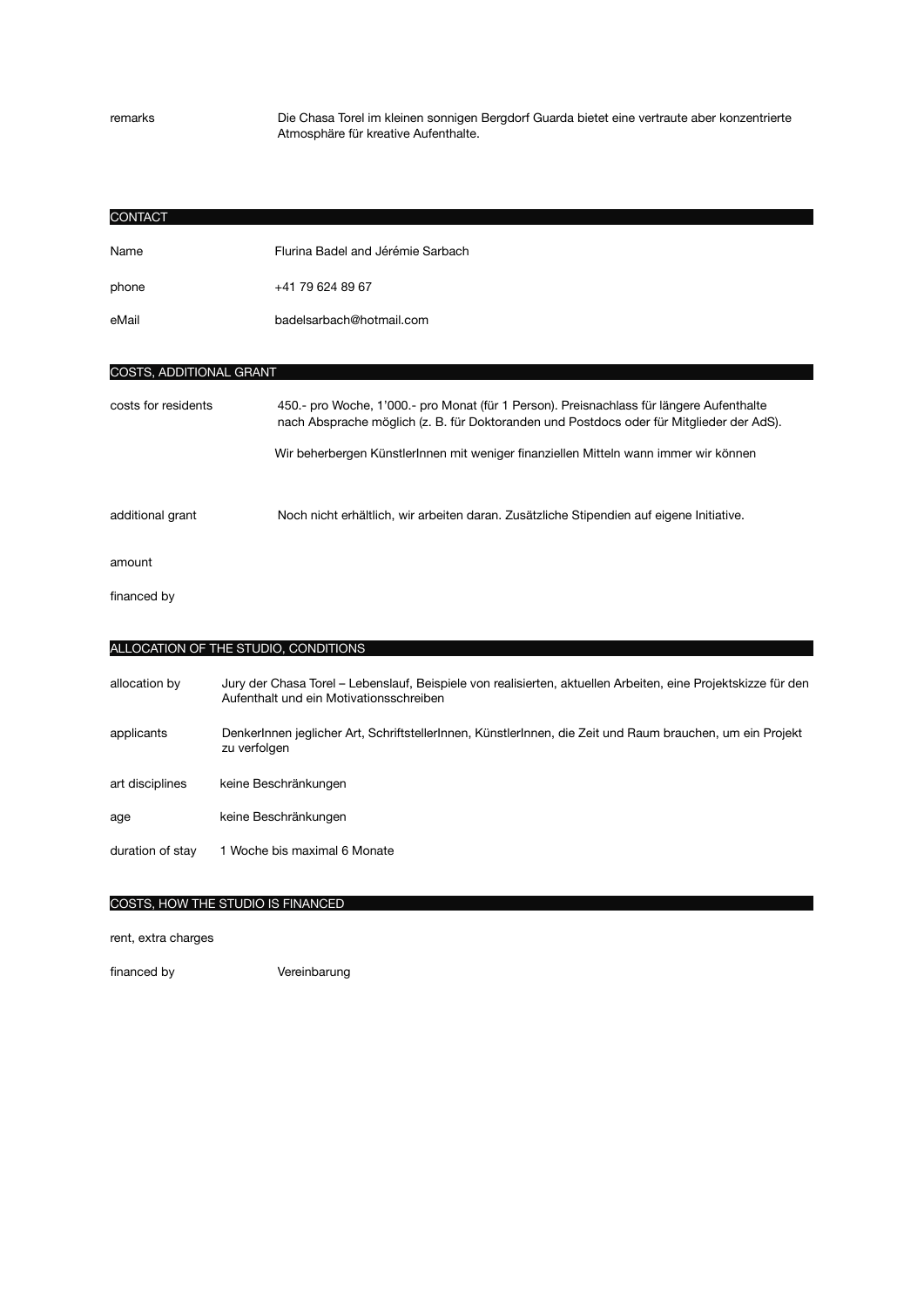

# GUARDA, CHASA TOREL, CANTON GRISONS

| RESPONSIBLE INSTITUTION  |                                  |  |
|--------------------------|----------------------------------|--|
| name of institution      | Chasa Torel                      |  |
| address                  | Plazzetta 57                     |  |
| PO box (post office box) |                                  |  |
| postcode, city, canton   | 7545 Guarda                      |  |
| country                  | Switzerland                      |  |
| phone                    | +41 79 624 89 67 (Flurina Badel) |  |
| Fax                      |                                  |  |
| eMail                    | badelsarbach@hotmail.com         |  |
| Website                  | http://torel.ch/                 |  |
|                          |                                  |  |

#### **STUDIO**

| name of studio                              | Chasa Torel                                                                                                                                                                                                                                                         |
|---------------------------------------------|---------------------------------------------------------------------------------------------------------------------------------------------------------------------------------------------------------------------------------------------------------------------|
| address                                     | Plazzetta 57                                                                                                                                                                                                                                                        |
| postcode, city, country                     | 7545 Guarda                                                                                                                                                                                                                                                         |
| phone                                       | +41 79 624 89 67 (Flurina Badel)                                                                                                                                                                                                                                    |
| eMail                                       | badelsarbach@hotmail.com                                                                                                                                                                                                                                            |
| Website                                     | http://torel.ch/                                                                                                                                                                                                                                                    |
| geographical situation,<br>how to get there | on arrive là facilement par transport public, arrêt de bus « Guarda, cumün »                                                                                                                                                                                        |
| language area                               | Rumantsch                                                                                                                                                                                                                                                           |
| number of studios                           | 1                                                                                                                                                                                                                                                                   |
| rooms, description                          | Résidence avec 1 chambre : atelier, chambre à coucher, salle de bain privée                                                                                                                                                                                         |
|                                             | Cuisine bien équipée, machine à laver et grand jardin à usage commun, parking à côté de la<br>maison.                                                                                                                                                               |
|                                             | Spéciaux sur demande, par exemple lits ou tables extra. Il y a aussi deux larges couloirs et une<br>immense grange dans la maison, qu'on peut utilisé diversement et conviennent également pour<br>des événements, des presentations de travaux et des expositions. |
| exists since                                | 2019                                                                                                                                                                                                                                                                |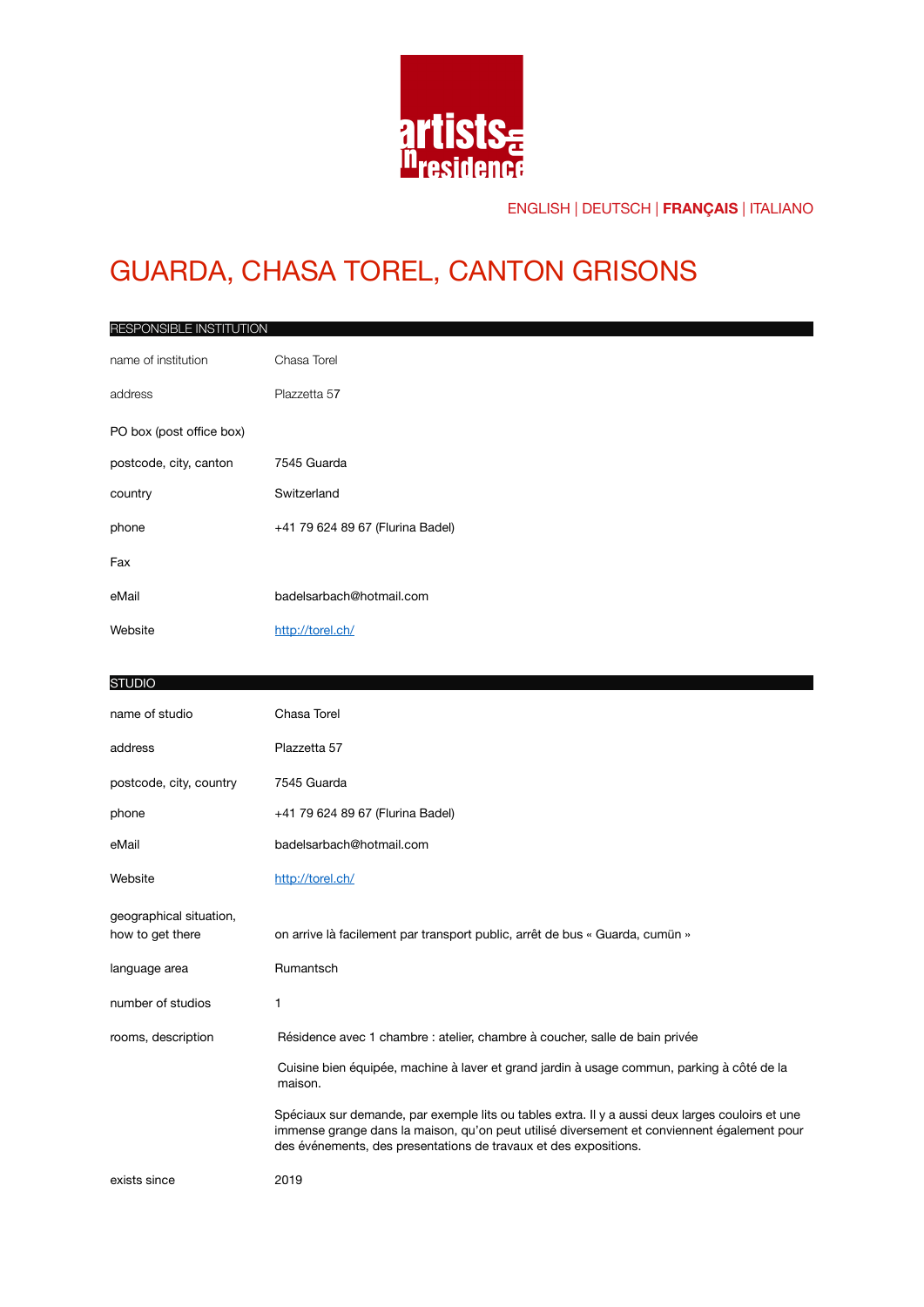remarks La Chasa Torel dans le petit village montagnard de Guarda avec beaucoup de soleil offre une atmosphère habituelle mais concentrée pour une retraite créative.

| <b>CONTACT</b>          |                                                                                                                                                                                                                        |
|-------------------------|------------------------------------------------------------------------------------------------------------------------------------------------------------------------------------------------------------------------|
| Name                    | Flurina Badel and Jérémie Sarbach                                                                                                                                                                                      |
| phone                   | +41 79 624 89 67                                                                                                                                                                                                       |
| eMail                   | badelsarbach@hotmail.com                                                                                                                                                                                               |
|                         |                                                                                                                                                                                                                        |
| COSTS, ADDITIONAL GRANT |                                                                                                                                                                                                                        |
| costs for residents     | 450 .- la semaine, 1'000 .- le mois (pour 1 personne). Réduction de prix possible sur rendez-vous<br>pour des séjours plus longs (par exemple pour les doctorants et post-doctorants ou pour les<br>membres de l'AdS). |
|                         | Nous accueillons des artistes avec moins de ressources financières chaque fois que nous le<br>pouvons.                                                                                                                 |
| additional grant        | Pas encore, mais nous travaillons là-dessus. Subvention supplémentaire à vos propres                                                                                                                                   |

amount

financed by 

| ALLOCATION OF THE STUDIO, CONDITIONS |                                                                                                                                                 |  |
|--------------------------------------|-------------------------------------------------------------------------------------------------------------------------------------------------|--|
| allocation by                        | jury du Chasa Torel – cv, exemples de travaux réalisés de dates actuelles, une esquisse de projet pour le<br>séjour et une lettre de motivation |  |
| applicants                           | penseurs de tout genre, écrivains, artistes qui ont besoin de temps et espace pour poursuivre un projet                                         |  |
|                                      |                                                                                                                                                 |  |
| art disciplines                      | aucune restrictions                                                                                                                             |  |
| age                                  | aucune restrictions                                                                                                                             |  |
| duration of stay                     | 1 semaine à 6 mois max.                                                                                                                         |  |
|                                      |                                                                                                                                                 |  |

#### COSTS, HOW THE STUDIO IS FINANCED

 initiatives.

rent, extra charges

financed by accord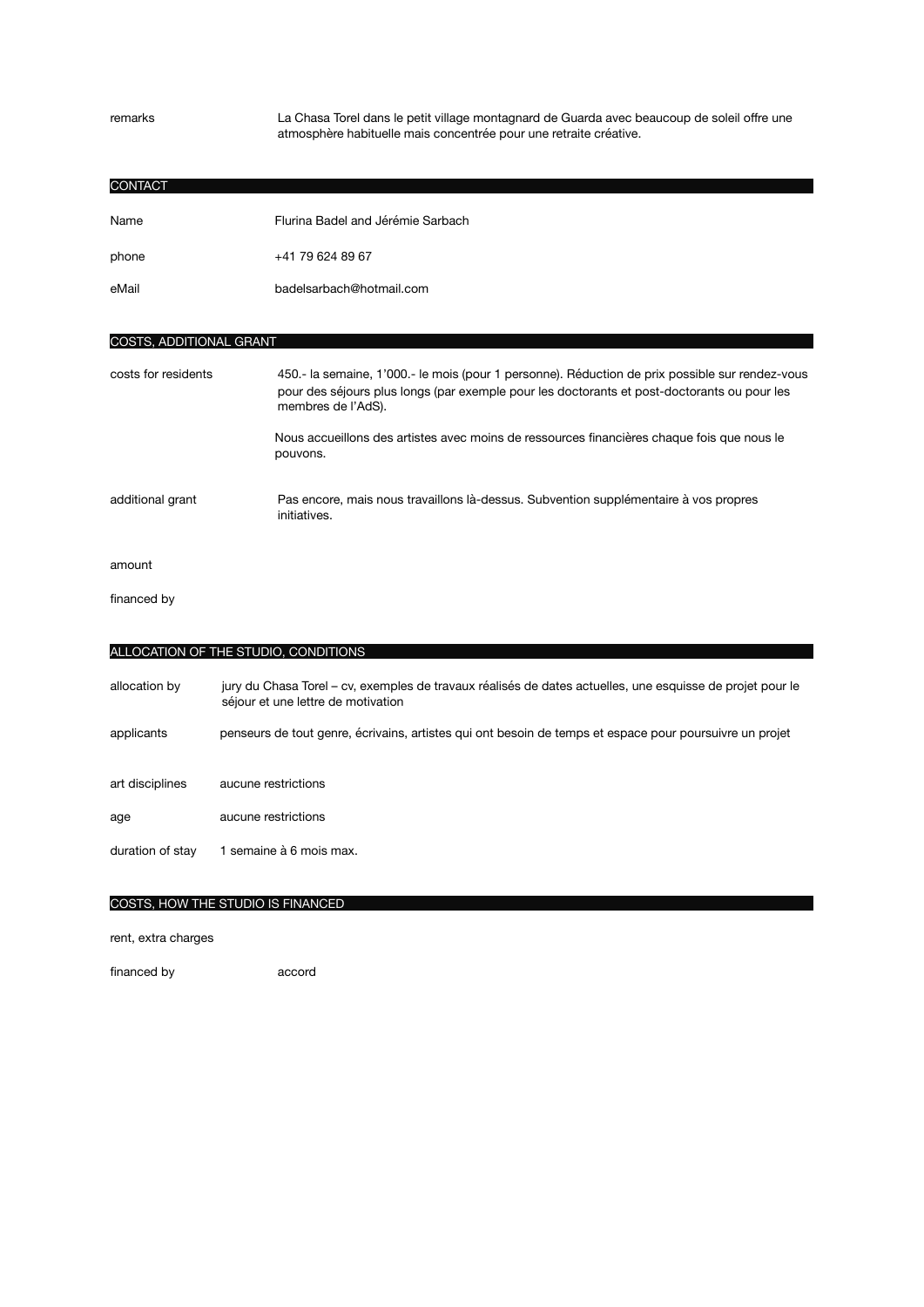

### GUARDA, CHASA TOREL, CANTON GRISONS

| RESPONSIBLE INSTITUTION  |                                  |
|--------------------------|----------------------------------|
| name of institution      | Chasa Torel                      |
| address                  | Plazzetta 57                     |
| PO box (post office box) |                                  |
| postcode, city, canton   | 7545 Guarda                      |
| country                  | Switzerland                      |
| phone                    | +41 79 624 89 67 (Flurina Badel) |
| Fax                      |                                  |
| eMail                    | badelsarbach@hotmail.com         |
| Website                  | http://torel.ch/                 |
|                          |                                  |
| <b>STUDIO</b>            |                                  |

| name of studio                              | Chasa Torel                                                                                                                                                                                                                                         |
|---------------------------------------------|-----------------------------------------------------------------------------------------------------------------------------------------------------------------------------------------------------------------------------------------------------|
| address                                     | Plazzetta 57                                                                                                                                                                                                                                        |
| postcode, city, country                     | 7545 Guarda                                                                                                                                                                                                                                         |
| phone                                       | +41 79 624 89 67 (Flurina Badel)                                                                                                                                                                                                                    |
| eMail                                       | badelsarbach@hotmail.com                                                                                                                                                                                                                            |
| Website                                     | http://torel.ch/                                                                                                                                                                                                                                    |
| geographical situation,<br>how to get there | Guarda, Engiadina Bassa, Cantone dei Grigioni<br>È possibile d'arrivare facilmente attraverso i mezzi pubblici, fermata dell'autobus "Guarda, cumün"                                                                                                |
| language area                               | Rumantsch                                                                                                                                                                                                                                           |
| number of studios                           | 1                                                                                                                                                                                                                                                   |
| rooms, description                          | Residenza con 1 camera: studio, camera da letto, bagno privato                                                                                                                                                                                      |
|                                             | Cucina ben attrezzata, lavatrice e ampio giardino in comune, parcheggio accanto alla casa.                                                                                                                                                          |
|                                             | Cose speciale su richiesta, ad esempio letti o tavole in più. Ci sono anche due grandi corridoi e un<br>enorme granaio nella casa, che possono essere utilizzato in molti modi e sono adatti anche per<br>eventi, presentazione di lavoro e mostre. |
| exists since                                | 2019                                                                                                                                                                                                                                                |